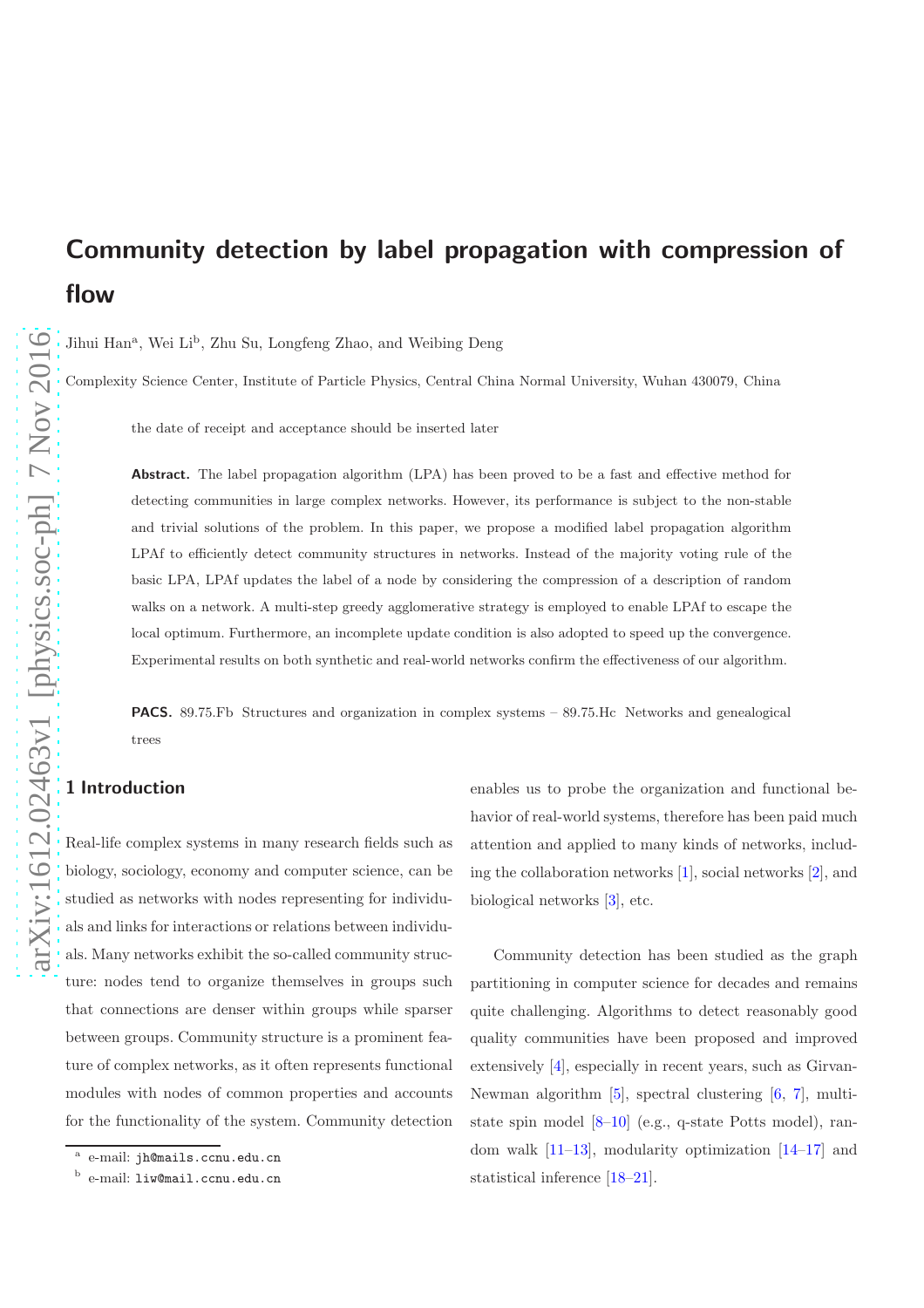As one of the fastest algorithms for community detection, the label propagation algorithm (LPA) [\[22](#page-13-1)] uses the network structure alone to guide its process and requires neither parameters nor optimization of any object function. It starts by assigning each node a unique label, indicating the community it belongs to. At every label propagation step, each node sequentially updates its label to a new one that most of its neighbors own. If more than one label is the most frequent, the new label is chosen randomly among them. The label propagation step is performed iteratively until each node has a label that is the most frequent among its neighbors'. Through this iterative process, the densely connected groups of nodes form consensus on one label to form communities. Finally, LPA converges when no node changes its label anymore. Therefore, nodes with the same label are classified into the same community. In addition to its nearly linear time complexity, LPA introduces no parameter and requires no priori information of communities, and thus is suitable to process large-scale networks with millions of nodes and edges.

Due to the frequent tie-breaks and the random order update strategy, LPA usually delivers multiple partitions starting from the same initial condition, with different random seeds. Raghavan et al. [\[22\]](#page-13-1) proposed to label each node with the set of all labels it has in different partitions to detect possible overlapping communities. However, in a recent paper, Tibely and Kertesz [\[23\]](#page-13-2) showed that this method was equivalent to finding the local minima in a simple zero-temperature kinetic Potts model. The number of such local minima was found to be much larger than the number of nodes in the underlying network. Aggregating partitions suggested by Raghavan et al. [\[22](#page-13-1)] leads to a fragmentation of the resulting partition in small clusters when the number of aggregated partitions is large.

In order to eliminate undesired solutions, Barber and Clark [\[24](#page-13-3)] proposed a modularity-specialized LPA (LPAm) to constrain the label propagation process, which is inclined to get stuck in poor local maximum of modularity. To solve this problem, Liu et al. [\[25\]](#page-13-4) introduced an advanced modularity-specialized LPA (LPAm+), which is more stable than LPAm. Due to the usage of modularity, the capability of both algorithms will be affected by the resolution limit [\[26](#page-13-5)].

Leung et al. [\[27\]](#page-13-6) have found that LPA often yields partitions with one giant community together with much smaller ones when applied to online social networks. In order to avoid such a disturbing feature, they proposed a modified method by adding a decreasing score assignment for each label in label propagation process  $(LPA-<sub>o</sub>)$ , which encourages the formation of a stronger local community and deters the occurrence of trivial solutions. Tests of LPA- $\delta$  on the LFR benchmark produced good results [\[28\]](#page-13-7). To save the running time of LPA- $\delta$ , Leung et al. proposed to avoid label update of those nodes with high neighbor purity [\[27](#page-13-6)]. Since the neighbor purity ignores contribution of the small degree nodes to the community detection, the detection precision is not high enough.

In this paper, we propose the LPAf which introduces a new update rule to update the label of a node by taking into account the compression of flow (random walks on a network), and uses an incomplete update condition in label propagation process to speed up the convergence. Like LPAm+, LPAf employs a multi-step greedy agglomerative algorithm (MSG) [\[29\]](#page-13-8) to simultaneously merge multiple pairs of communities. Although LPAf is also applicable to weighted and directed networks, we currently focus on unweighted and undirected networks. The paper is organized as follows. In Sec. [2,](#page-2-0) we present our new method in detail. Experimental results on synthetic and real-world networks are shown in Sec. [3.](#page-3-0) Finally, the main findings are summarized in Sec. [4.](#page-11-0)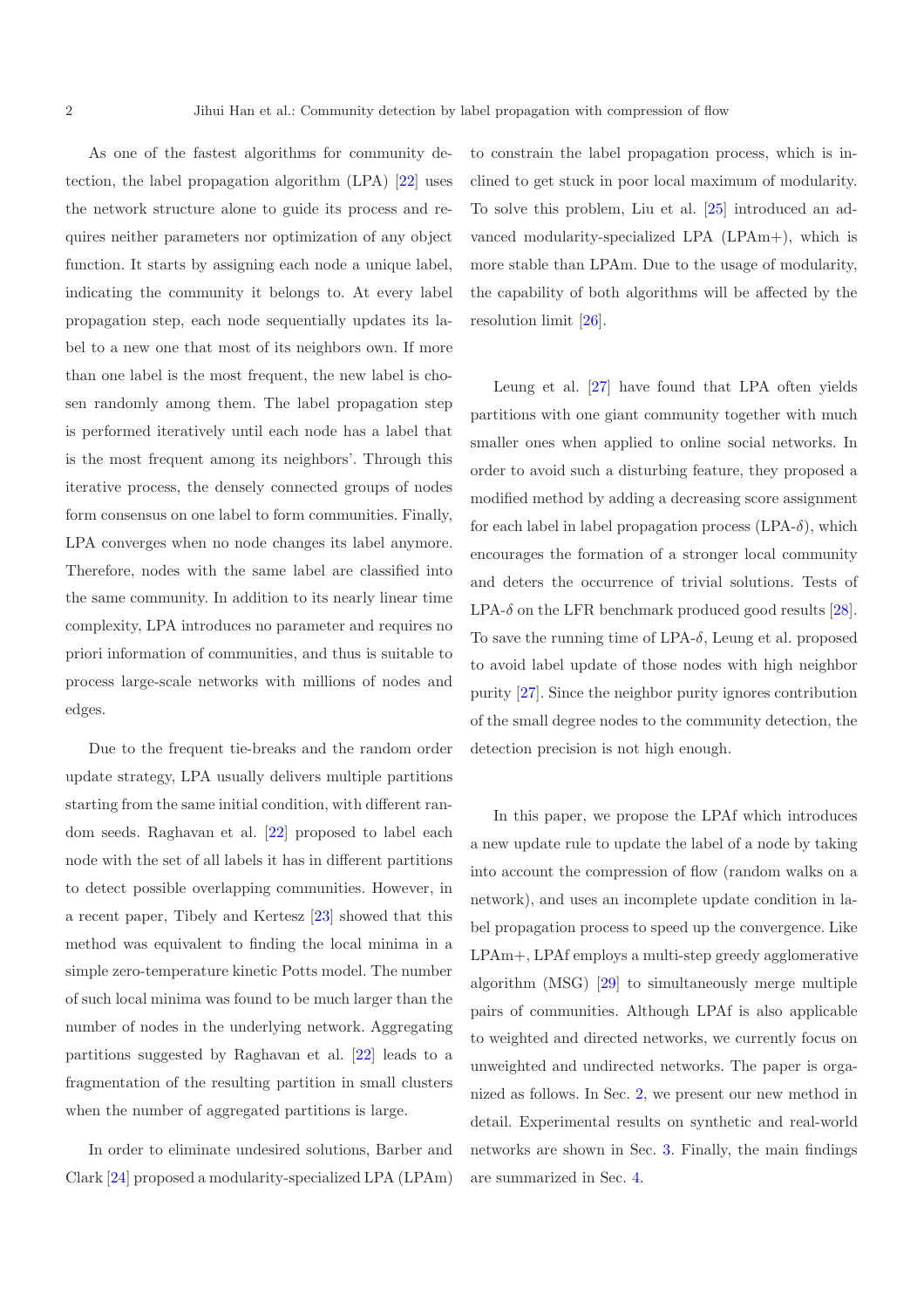## <span id="page-2-0"></span>2 Algorithm

To reveal community structures in networks, Rosvall and Bergstrom [\[30](#page-13-9)] introduced an information theoretic approach (known as Infomap algorithm). They use the probability flow of random walks on a network as a proxy for information flows in real systems and decompose the network into communities by compressing a description of the probability flow.

For a network partition  $C$  of  $n$  nodes containing  $c$  communities, the average description length of random walks is defined as [\[30](#page-13-9)],

<span id="page-2-1"></span>
$$
L(C) = q_{\curvearrowright} H(\Omega) + \sum_{i=1}^{c} p_{i\circlearrowright} H(P^i),\tag{1}
$$

where

<span id="page-2-2"></span>
$$
H(\Omega) = -\sum_{i=1}^{c} \frac{q_{i\gamma}}{q_{\gamma}} \log \left( \frac{q_{i\gamma}}{q_{\gamma}} \right),\tag{2}
$$

and

<span id="page-2-3"></span>
$$
H(P^i) = -\frac{q_{i\wedge}}{p_{i\circlearrowright}} \log \left( \frac{q_{i\wedge}}{p_{i\circlearrowright}} \right) - \sum_{\alpha \in i} \frac{p_{\alpha}}{p_{i\circlearrowright}} \log \left( \frac{p_{\alpha}}{p_{i\circlearrowright}} \right), \quad (3)
$$

in which  $\alpha = 1, 2, ..., n$  and  $i = 1, 2, ..., c$ .

Here  $q_{i\sim}$  is the probability of exiting community i,  $q_{\sim} = \sum_{i=1}^{c} q_{i\sim}$  is the probability that the random walker switches to a different community at any given time step,  $p_{\alpha}$  is the probability of visiting node  $\alpha$  and  $p_{i\circlearrowright} = \sum_{\alpha \in i} p_{\alpha} + p_{\alpha}$  $q_{i\sim}$  is the fraction of time the random walker spends in community i plus the probability of exiting that community.

By combining Eqs.  $(1)$ ,  $(2)$  and  $(3)$ , the expanded form of map equation can be written as,

<span id="page-2-5"></span>
$$
L(C) = q_{\curvearrowright} \log (q_{\curvearrowright}) - 2 \sum_{i=1}^{c} q_{i\curvearrowright} \log (q_{i\curvearrowright})
$$

$$
- \sum_{\alpha=1}^{n} p_{\alpha} \log (p_{\alpha}) + \sum_{i=1}^{c} p_{i\circlearrowright} \log (p_{i\circlearrowright}). \tag{4}
$$

Note that the term  $\sum_{1}^{n} p_{\alpha} \log p_{\alpha}$  is independent of partitioning. Consequently, when we update the label of node  $\alpha$  from *i* to *j*, it is sufficient to only keep track of changes of  $q_{i\gamma}$  and  $q_{i\gamma}$ . They can be easily derived for any update



<span id="page-2-4"></span>Fig. 1. (Color online) Snapshot of a label propagation step. Labels represent communities that nodes belong to. The node to be updated and its neighbors are orange and light orange respectively. Changes in average description length are shown on the right panel. The minimum of  $\Delta L$  is highlighted by dark gray. Thus, according to our new update rule, the node ought to change its label from 1 to 13 in this case.

event, and updating them is fast and straightforward (see Appendix A for details).

We extend the LPA by modifying the label update rule so that the average description length  $L(C)$  can be minimized. When update the label for  $\alpha$ , we pick the one with the smallest ∆L (as illustrated on *karate* network in Fig. [1\)](#page-2-4). Hence, our new update rule can be expressed as,

$$
l_{\alpha}^{new} = \arg\min_{l \in N_l(\alpha)} \Delta L(\alpha, l_\alpha, l), \qquad (5)
$$

where  $l_{\alpha}$  is the current label for node  $\alpha$ ,  $l_{\alpha}^{new}$  is the new label for node  $\alpha$ ,  $N_l(\alpha)$  includes the labels of the neighboring nodes of  $\alpha$ ,  $\Delta L(\alpha, i, j)$  is the change of L when update the label of node  $\alpha$  from community i to j (see Appendix A for details), and  $\arg \min_l$  returns the label l that minimizes  $\Delta L$ . If more than one label shares the same minimum of  $\Delta L$ , the new label is chosen randomly among them. The label propagation step is performed iteratively until L no longer decreases.

In our tests, this update rule helps form local subgroups. However, it alone does not provide satisfying performance in dealing with large-scale networks, as it usually gets stuck in poor local minima in L space.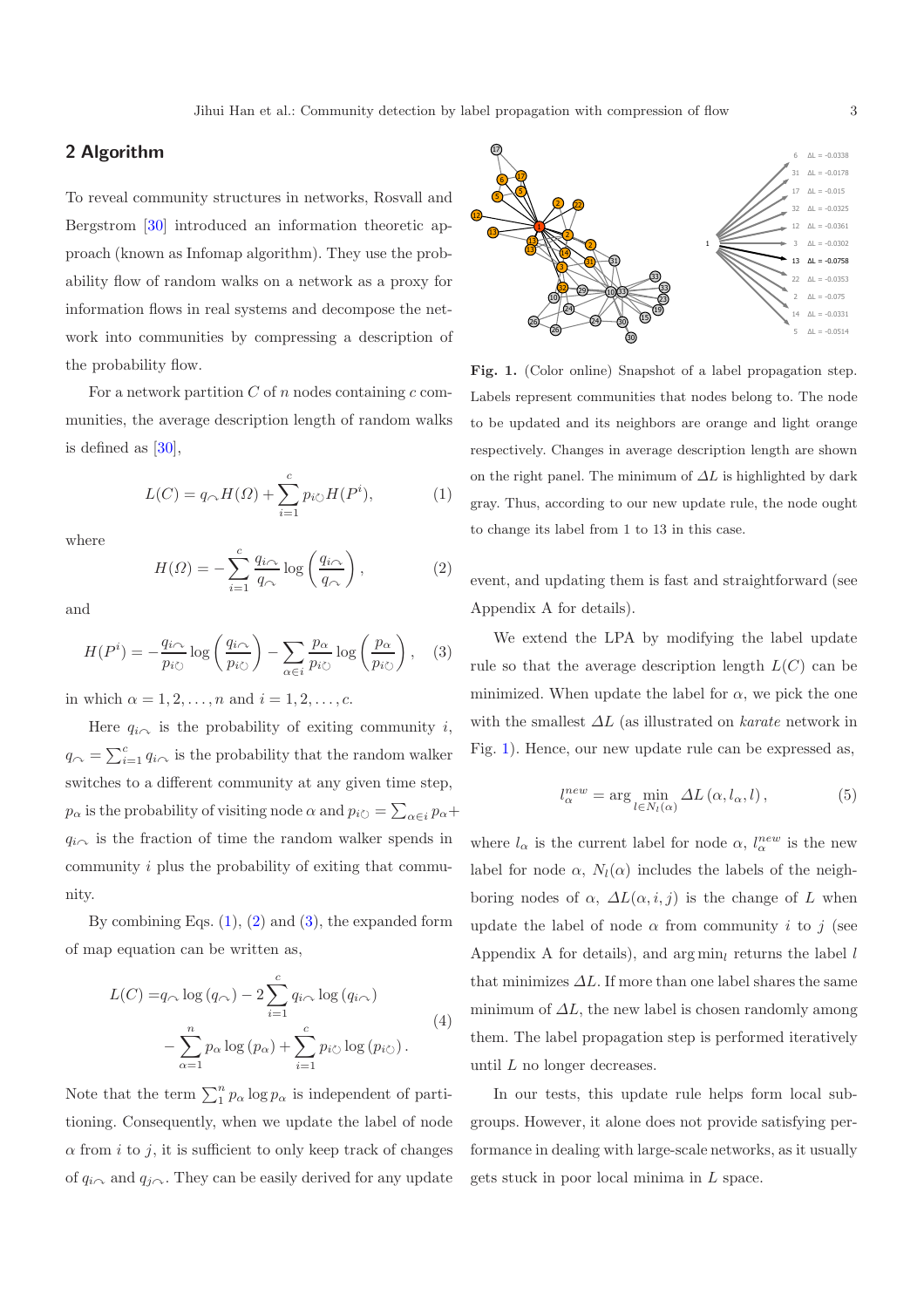

<span id="page-3-1"></span>Fig. 2. (Color online) Snapshot of a merging event. Labels represent communities that nodes belong to. Changes in average description length for merging pairs of communities are shown on the right panel. In this case, communities 5 and 17 should be merged firstly as the merging of them leads to the smallest  $\Delta L$ , followed by 30 and 33, 24 and 26. Community pairs 24 and 30, 24 and 33 are excluded because community 24 has already been merged before.

In order to escape the local minimum, we adopted a greedy rule for merging communities that minimizes  $L$ , i.e., when the LPA with our new update rule gets stuck in a local minimum (no decrease in L can be achieved via further label propagation), we calculate the changes of L for merging pairs of communities, and merge those pairs that decrease  $L$  the most. In actual operation, we employ the MSG technique to simultaneously merge multiple pairs of communities (as illustrated in Fig. [2\)](#page-3-1). After merging communities, we escape the local minimum. Then we should perform another round of label propagation using the new update rule. This is analogous to downhill into another local minimum. However, it is not guaranteed that the new local minimum reached is good enough. Hence the above process should be repeated indefinitely until L no longer decreases.

To avoid unnecessary updates in each iteration of LPAf, the incomplete update condition proposed in Ref. [\[31](#page-13-10)] was adopted. Consequently, we only update the labels of the active nodes which would change their labels if they attempt to update. A list containing all currently active

nodes is maintained to allow the algorithm to finish execution when the list is empty (i.e., we only track the nodes that potentially change their labels). The pseudo-code of our algorithm is presented in Algorithm [1.](#page-3-2)

#### Algorithm 1 LPAf

1: each node is assigned a unique label

- 2: perform label propagation using our new update rule
- 3: while ∃ community pairs with  $\Delta L < 0$  do
- 4: merge those community pairs using the MSG;
- <span id="page-3-2"></span>5: perform label propagation using our new update rule;

6: end while

#### <span id="page-3-0"></span>3 Results

Many metrics have been proposed to quantify the quality of a network partition. When the ground truth is unknown, a common measure for the significance of the identified community structure is *modularity* Q [\[5\]](#page-12-4), which is defined as,

$$
Q = \frac{1}{2m} \sum_{u,v=1}^{n} (A_{uv} - P_{uv}) \, \delta(l_u, l_v) \,, \tag{6}
$$

where  $m$  is the total number of edges in the network.  $A_{uv} = 1$  if nodes u and v are connected and 0 otherwise,  $P_{uv} = k_u k_v / 2m$  is the probability in the null model that an edge exists between nodes u and v, and  $\delta(i, j)$ is the Kronecker function: two vertices  $u$  and  $v$  provide a non-zero contribution to the value of  $Q$  if and only if they belong to the same community. The concept of *modularity* is based on the idea that a random graph is not expected to exhibit the community structure.

For a more sufficient assessment of the significance of detected communities, we also adopt the *modularity den* $sity$   $Q_{ds}$  [\[32\]](#page-13-11) and the *conductance*  $\Phi$  [\[33\]](#page-13-12) metrics.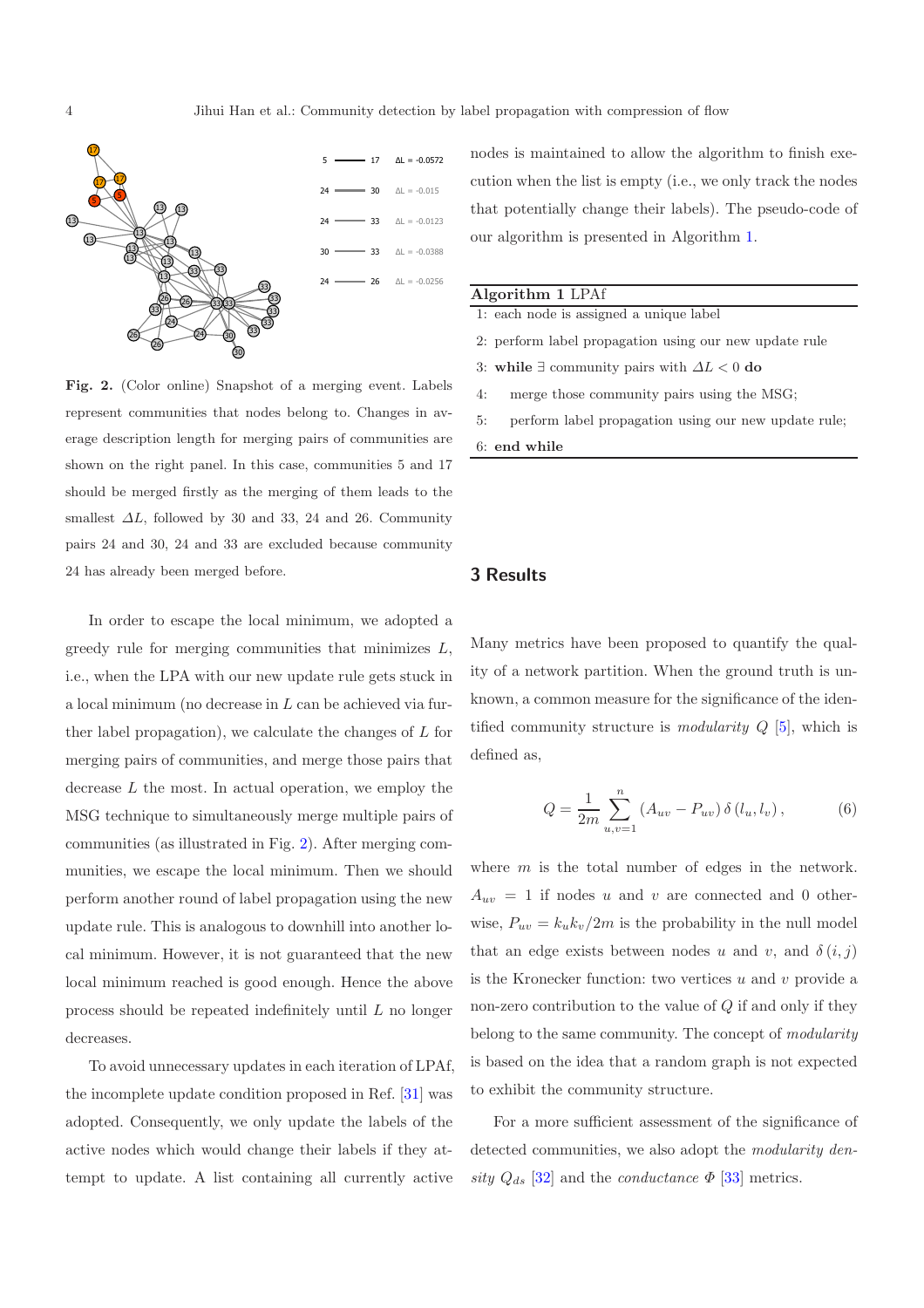Given an undirected network, the modularity density is defined as respect to the ground truth. It is defined as,

$$
Q_{ds} = \sum_{c_i \in C} \left[ \frac{|E_{c_i}^{in}|}{m} d_{c_i} - \left( \frac{2|E_{c_i}^{in}| + |E_{c_i}^{out}|}{2m} \right)^2 - \sum_{c_j \in C, c_j \neq c_i} \frac{|E_{c_i, c_j}|}{2m} d_{c_i, c_j} \right],
$$
\n(7)

where  $C$  is the set of all the communities,  $c_i$  is any given community in C,  $d_{c_i} = \frac{2|E_{c_i}^{i_i}|}{|c_i|(|c_i|-1)}$  is the internal density of community  $c_i, d_{c_i, c_j} = \frac{|E_{c_i, c_j}|}{|c_i||c_i|}$  $\frac{E_{c_i,c_j}}{|c_i||c_j|}$  is the pair-wise density between communities  $c_i$  and  $c_j$ ,  $|E_{c_i}^{in}|$  is the number of edges between nodes within community  $c_i$ ,  $|E_{c_i}^{out}|$  is the number of edges from the nodes in community  $c_i$  to the nodes of other communities, and  $|E_{c_i,c_j}|$  is the number of edges between communities  $c_i$  and  $c_j$ . Compared to modularity, the *modularity density* is an improved measurement for assessing the quality of communities, since it does not suffer from the well-known resolution limit of modularity.

For a community  $c_i$ , the conductance is defined as

$$
\Phi(c_i) = \frac{\sum_{u \in c_i, v \notin c_i} A_{uv}}{\sum_{u \in c_i} k_u},\tag{8}
$$

where  $k_u$  is the degree of node u. Informally, *conductance* is the fraction of total edge volume that points outside the community  $c_i$ . Lower values of *conductance* imply that the communities have more internal connections than external ones, and thus represent more significant communities. Due to the fact that conductance cannot be easily extended to an entire community structure of a network, results are commonly assessed at different scales separately in the form of *network community profile (NCP)* [\[34\]](#page-13-13) plots.

For networks with known community structures, two metrics from the field of information theory [\[35\]](#page-13-14) are adopted to compare identified communities with the true ones. The first one, *normalized mutual information (NMI)* [\[36](#page-13-15)], estimates the amount of information correctly extracted by the detection algorithms and has become a de facto standard to quantify the quality of a detected partition with

$$
NMI(X,Y) = \frac{2I(X,Y)}{H(X) + H(Y)},\tag{9}
$$

where  $X$  and  $Y$  denote two partitions of the network,  $I(X, Y) = H(X) - H(X|Y), H(X)$  is the Shannon entropy of X and  $H(X|Y)$  is the conditional entropy of X given Y. *NMI* equals 1 if the detected partition is identical to the real one, whereas it has an expected value of 0 if the detected partition is totally independent of the real one.

The second metric is the *variation of information(VOI)* [\[37\]](#page-13-16), which has several desirable properties with respect to *NMI*. Specifically, it can be regarded as a kind of distance in the space of partitions. *VOI* of X and Y is defined as

$$
VOI(X,Y) = H(X|Y) + H(Y|X).
$$
 (10)

Thus, lower values represent higher similarities between partitions. The value of *VOI* ranges from 0 to  $\log N$ , where  $N$  is the network size. Therefore, we divide the obtained values by  $\log N$  for meaningful comparisons.

We have tested our algorithm on both synthetic and real-world networks. For comparisons, five algorithms, the original LPA [\[22\]](#page-13-1), the neighbor strength driven LPA (nsdLPA) [\[31\]](#page-13-10), the Louvain method [\[14](#page-12-11)], the Infomap algorithm [\[30\]](#page-13-9), and the fine-tuned modularity density algorithm (FineTune) [\[38\]](#page-13-17), are included in the experiments as references. The nsdLPA enhances the basic LPA by taking into account the positive neighborhood strength, and is generally efficient in practice [\[31\]](#page-13-10). The Louvain method is a greedy optimization algorithm that attempts to optimize the modularity of a partition, which usually produces high modularity values and is by far one of the most widely used method for detecting communities in large networks [\[14\]](#page-12-11). The Infomap algorithm decomposes a network into communities by compressing a description of information flow on the network as mentioned above [\[30\]](#page-13-9). The Fine-Tune algorithm iteratively attempts to improve the mod-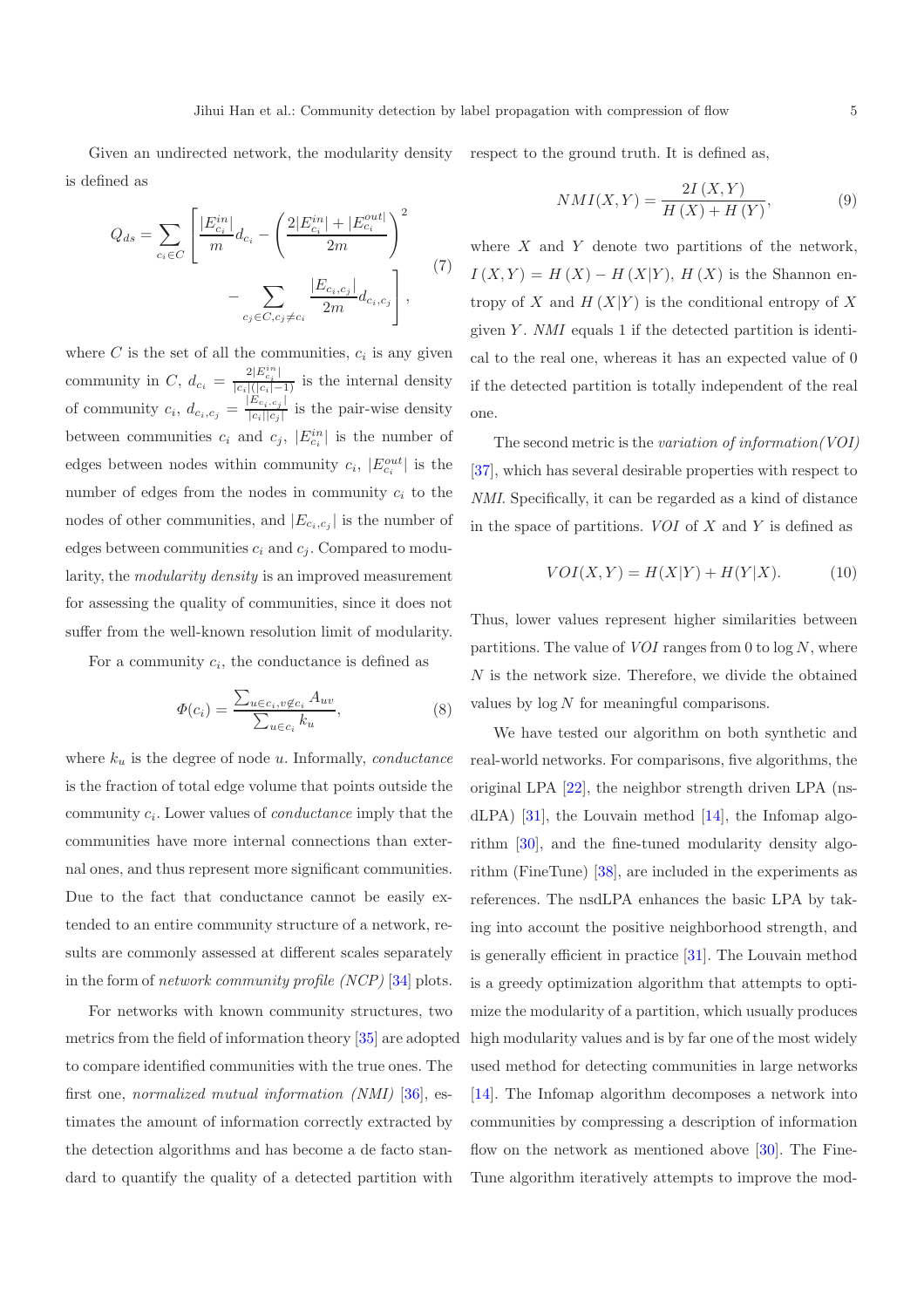

<span id="page-5-0"></span>Fig. 3. (Color online) Average NMI and L for different algorithms as a function of  $\mu$  on the GN benchmark networks. Each data point is computed over 100 different network realizations.

ularity density measurement by splitting and merging the given network community structure [\[38](#page-13-17)].

#### 3.1 Tests on synthetic networks

We first tested our method on the well-known GN benchmark [\[39](#page-13-18)], and compared the results to the counterparts of other methods. The GN benchmark network consists of 128 nodes, each with expected degree 16, which are divided into four groups with 32 nodes each. The mixing parameter  $\mu$  measures the ratio of the external degree of a node with respect to its community to the total degree of the node.

The results of different methods on the GN benchmark networks are shown in Fig. [3.](#page-5-0) As can be seen, Louvain method performs fairly well on the GN benchmark network. This indicates that the community size of the GN benchmark network is not below the resolution limit, and the optimization of modularity indeed reveals the true partitions. LPAf performs next to Louvain method, and significantly better than the rest four methods. All the methods except Louvian and FineTune arrive at the same stable value of  $L$  at high  $\mu$ , which corresponds to the trivial partition. LPAf cannot detect the real communities in this range by minimizing  $L$ , because the trivial partition has a lower L than the real partition.

We also adopted the LFR benchmark [\[28](#page-13-7)], which is a special case of the planted l−partition model [\[40\]](#page-13-19). LFR networks are similar to real-world networks, since all of them are characterized by heterogeneous distributions of node degrees and community sizes. In our experiments, the parameters are fixed as follows: node degrees and community sizes are governed by the power law, with exponents being -2 and -1 respectively; the maximum degree is 50; the ranges of community sizes are [10,50] and [20,100] for smaller and bigger communities respectively; the network size  $N$  is either 1000 or 5000. The significance of community structure is controlled by a mixing parameter  $\mu \in [0, 1]$  where smaller values correspond to more obvious community structure.  $\mu$  is the expected fraction of links of a node connecting to other communities.

Results are assessed in terms of average NMI, shown in Fig. [4,](#page-6-0) which shows that, the LPAf outperforms other methods consistently for a wide range of  $\mu$ . In contrast to the GN benchmark, Louvain method fails to detect the real communities even when  $\mu$  is small for larger networks with smaller communities. This is due to the well-known resolution limit of modularity, i.e., there exists a size cutoff below which modularity cannot identify communities [\[26\]](#page-13-5). In order to optimize modularity, Louvain method tends to merge natural communities into much larger ones, which leads to rather poor performance. FineTune does not have remarkable performance either, as it also starts to fail for low values of  $\mu$ . The nsdLPA performs better than LPA due to the consideration of the positive neighbor strength. Infomap performs comparably with LPAf in larger networks but is outperformed by LPAf when networks are small. Moreover, LPAf is more stable than LPA, because of the lower standard deviation of its NMI scores. The results thus confirm that LPAf performs better than or at least as well as the rest five methods in all the LFR networks.

To further address the validity of LPAf, we also computed the average ratio of the number of detected communities to the number of actual ones and showed them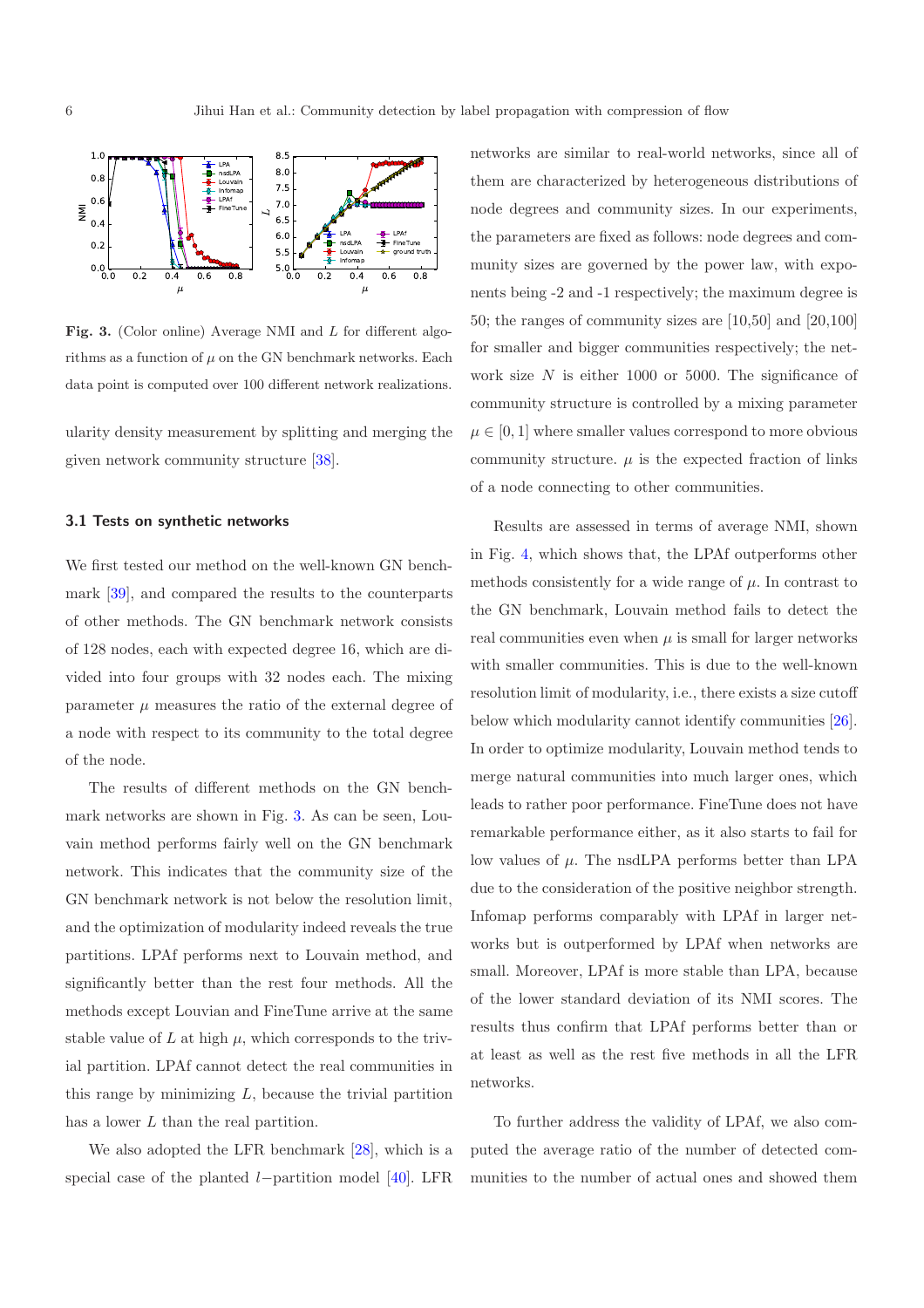

1000  $N=1000. C=120.100$  $1.4$  $3.0$  $1.2$ 2.5  $_{\frac{4}{3}}$  1.0 ist.  $2.0$  $n\alpha_{tr}$  $_{und}/ne_{tr}$  $0.8$  $1.5$ 0.6  $nc_{fn}$ nc<sub>fo</sub>  $1.0$  $0.4$ LPA Infomap 0.5  $0.2$ nsdLPA LPAf Louvain FineTune  $_{0.0}$  $_{0.0}$  $\frac{1}{0.2}$  $0.4$  $0.2$  $0.4$  $0.6$  $0.0$  $0.6$ 0. - -  $\mu$  $\mu$ N=5000, C=[10,50] N=5000, C=[20,100]  $1.8$  $3.0$  $1.6$ 2.5  $1.4$  $_{und}/nc_{truth}$ ith  $1.2$  $2.0$  $_{und}/nc_{tr}$ 1444499  $1.0$  $1.5$  $_{0.8}$ nc<sub>fo</sub> 0.6 nc<sub>fo</sub>  $1.0$  $0.4$  $_{0.5}$  $0.2$  $_{0.0}$  $_{0.0}$  $0.2$  $0.0$  $0.2$  $0.4$  $0.6$  $0.0$  $0.4$  $0.6$  - -  $\mu$  $\mu$ 

<span id="page-6-0"></span>Fig. 4. (Color online) Average NMI for different algorithms as a function of  $\mu$  on LFR networks. The number of vertices is either 1000 (small scale) or 5000 (large scale), and the ranges of community sizes are [10, 50] (smaller community, left panel) and [20,100] (larger community, right panel). Each data point is averaged over 100 different network realizations.

in Fig. [5.](#page-6-1) As can be seen, the number of communities detected by the LPAf is very close to the actual one up to a high  $\mu$  in all cases. The number of communities detected by nsdLPA is larger than the actual one at high values of  $\mu$ , which implies that nsdLPA tends to form local subgroups and favors smaller communities due to the consideration of neighborhood strength. Louvain method tends to find less communities than planted ones due to the resolution limit of modularity, whereas FineTune normally detects more communities than actual ones in most cases. This indicates that FineTune resolves, to a certain degree, the resolution problem of Louvain method. In most cases, Infomap tends to find sightly less communities than actual ones.

To compare the computational loads of different methods, we plot the average elapsed times in Fig. [6.](#page-7-0) Generally, the running times of all methods increase when  $\mu$  gets larger. This is due to that when  $\mu$  is small, the communities are well separated and all the methods can easily de-

<span id="page-6-1"></span>Fig. 5. (Color online) Average ratio of the number of detected communities to the number of actual communities for different algorithms with varying  $\mu$  on LFR networks. Each data point is averaged over 100 different network realizations.

tect them in a short period of time. When  $\mu$  increases to a specific value where the community structure still persists but is much more difficult to be revealed, the convergence speed slows down and thus results in peaks of the curves. When  $\mu$  continues increasing, most of the methods cannot detect non-trivial communities and converge sightly faster than at the transition stage. Specifically, LPA and nsdLPA are faster than the rest four algorithms. LPAf, Louvain and Infomap exhibit similar time consuming patterns.

To test how well LPAf performs in finding the local minimum in  $L$  space, we computed the values of  $L$  for the partitions detected by LPAf and plotted them in Fig. [7.](#page-7-1) Due to the global minimum of  $L$  is not available,  $L$ -values of the planted partitions are adopted as references. As can be seen, when  $\mu$  is small, i.e., the community structure is clear enough, the detected partitions and the true partitions almost have the same values of  $L$ , which indicates that LPAf correctly finds the real communities in the corresponding range of  $\mu$ . When  $\mu$  increases to a specific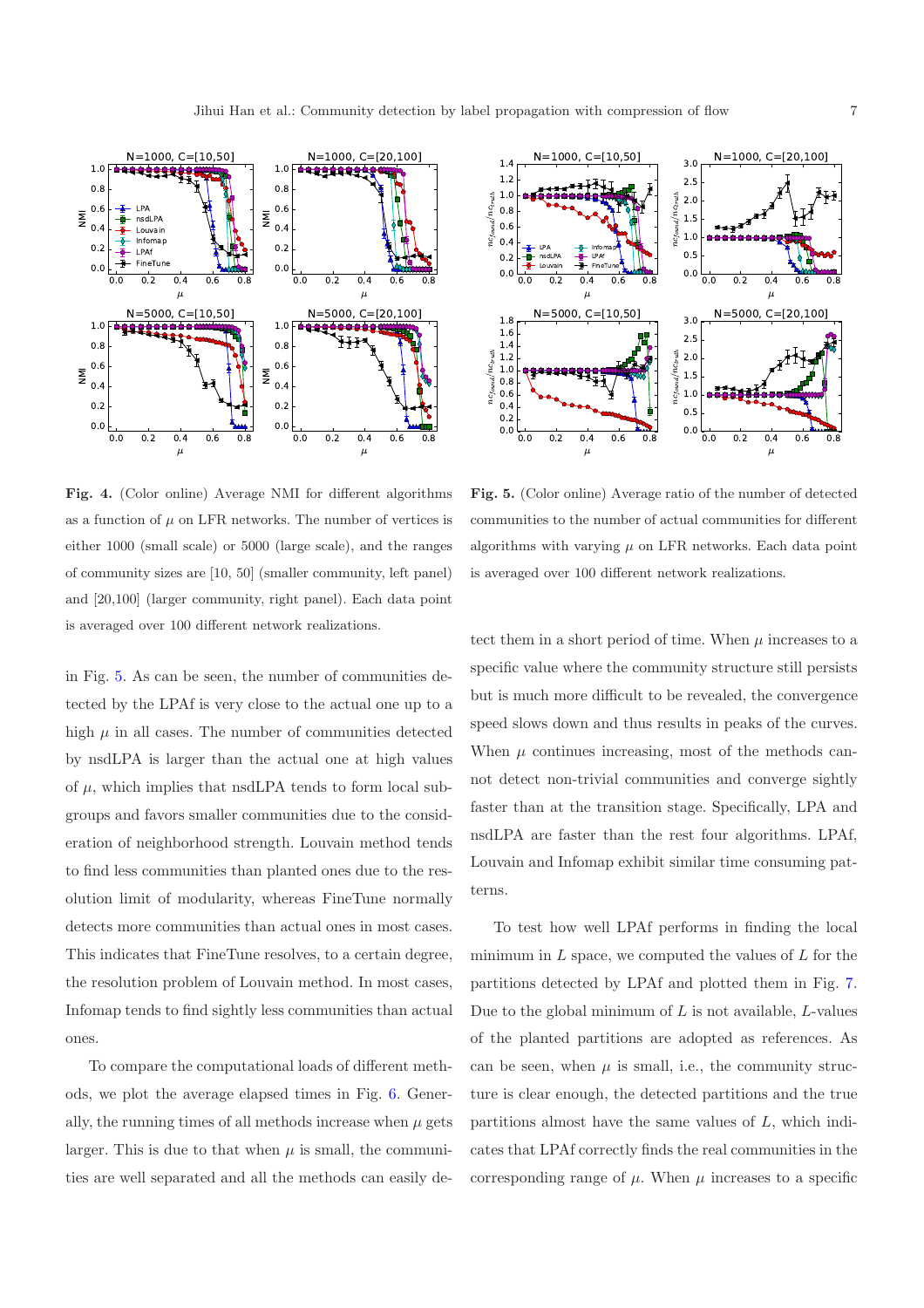

<span id="page-7-0"></span>Fig. 6. (Color online) (Color online) Average elapsed time as a function of  $\mu$  of different algorithms on the LFR networks. Each data point is an average over 100 different network realizations.

value, L decreases rapidly to a stable value on smaller networks, which corresponds to the trivial partition that the whole network is regarded as a single community. As the trivial partition has a lower value of  $L$  than the planted one above a certain value of  $\mu$ , LPAf cannot detect any nontrivial communities within this range. However in larger networks, LPAf yields larger  $L$  than that of the planted partition above a certain value of  $\mu$ , which implies that LPAf is trapped in a suboptimal valley in L space.

#### 3.2 Tests on real-world networks

We also applied the algorithms to several real-world networks that are commonly used for tests. The details of such networks are listed in Table [1.](#page-7-2)

We first compared directly the stability of different methods. All the methods are applied to each network 1000 times and the numbers of distinct detected partitions are reported. The pairwise VOI of the partitions are also computed to further evaluate the robustness of the methods. FineTune is not considered here since it is a deterministic algorithm. Due to the time complexity, two



<span id="page-7-1"></span>Fig. 7. (Color online) The comparison of L-values between detected and real partitions.

<span id="page-7-2"></span>Table 1. Real-world networks with community structure.

| <b>Network</b> | Reference                           | Vertices | Edges |
|----------------|-------------------------------------|----------|-------|
| karate         | Zachary's karate club $[41]$        | 34       | 78    |
| dolphins       | Dolphin social network $[42]$       | 62       | 159   |
| books          | Books about US politics [43]        | 105      | 441   |
| foothall       | American College football [44]      | 115      | 613   |
| blogs          | Political blogs [45]                | 1490     | 16715 |
| netsci         | Network scientists [6]              | 1589     | 2742  |
| power          | US power grid $[46]$                | 4941     | 6594  |
| mat-cond       | Condensed matter collaborations [1] | 16726    | 47594 |

larger networks, *power* and *mat-cond*, are excluded from the analysis. Results are shown in Tables [2](#page-8-0) and [3.](#page-8-1) It is shown that LPAf is comparatively stable with less distinct partitions in most cases. LPA and Infomap are relatively unstable, even on smaller networks. Louvain method and nsdLPA have similar robustness, except on the *netsci* network where Louvain method yields the most stable results. Moreover, as shown in Table [3,](#page-8-1) the values of pairwise VOI between the partitions revealed by LPAf are lower than those for other methods in most cases. This concludes that LPAf is significantly more robust than LPA, and performs fairly stable.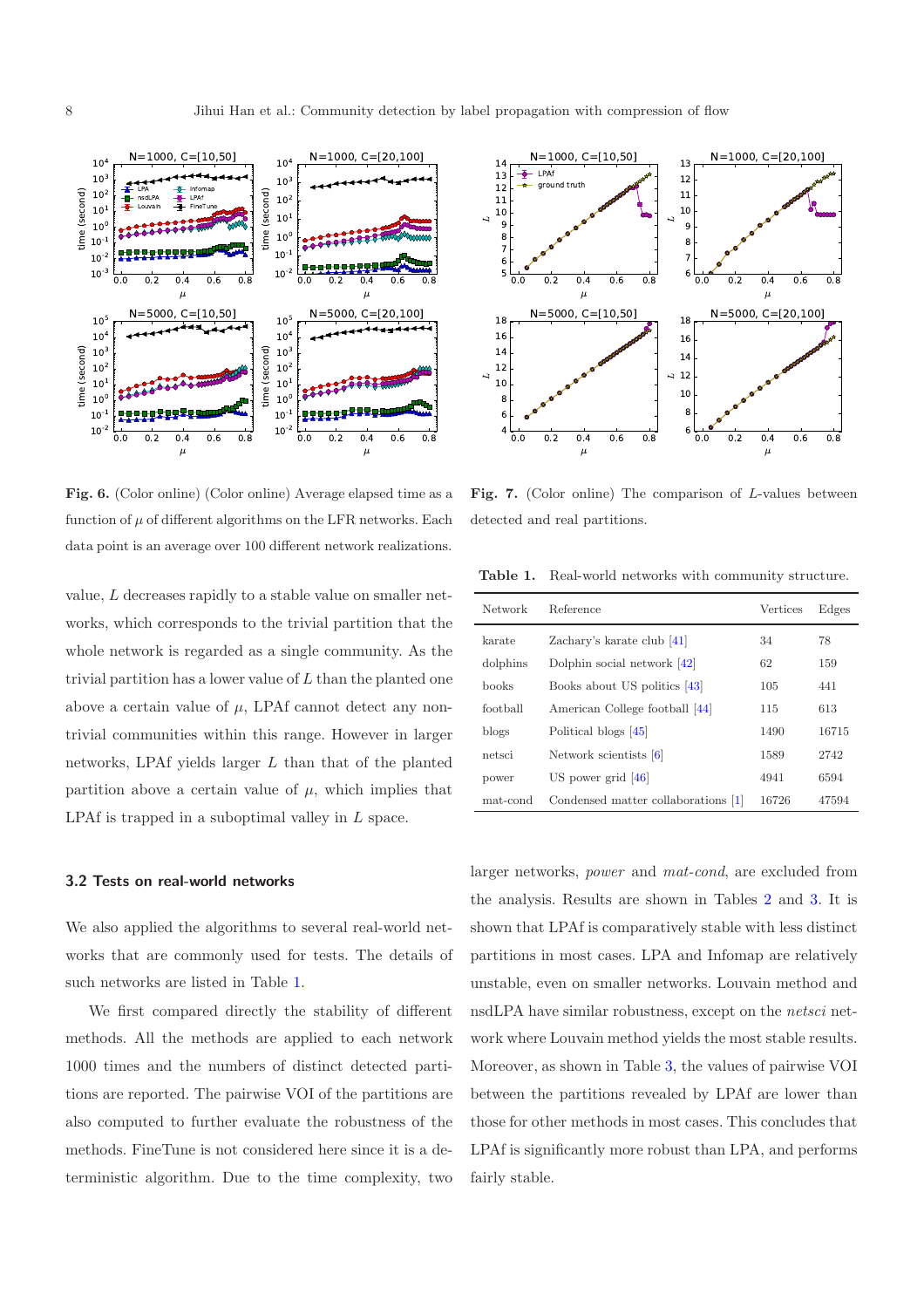<span id="page-8-0"></span>Table 2. Analysis of the stability of different methods. We report the number of distinct community structures obtained over 1000 runs.

| Network  | LPA  | nsdLPA | LPAf | Louvain | Infomap |
|----------|------|--------|------|---------|---------|
| karate   | 81   | 11     | 9    | 23      | 32      |
| dolphins | 425  | 52     | 72   | 39      | 609     |
| books    | 191  | 75     | 10   | 73      | 725     |
| football | 464  | 78     | 33   | 47      | 706     |
| netsci   | 1000 | 1000   | 496  | 181     | 1000    |

<span id="page-8-1"></span>Table 3. Analysis of the stability of different methods. We report the average pairwise VOI of the corresponding partitions obtained over 1000 runs.

| Network  | LPA         | nsdLPA      | LPAf        | Louvain     | Infomap     |
|----------|-------------|-------------|-------------|-------------|-------------|
| karate   | 0.5189(4)   | 0.2269(2)   | 0.00482(2)  | 0.1967(2)   | 0.2021(2)   |
| dolphins | 0.4308(2)   | 0.1387(1)   | 0.2130(1)   | 0.2089(2)   | 0.3177(1)   |
| books    | 0.2989(1)   | 0.1803(1)   | 0.03818(9)  | 0.1677(1)   | 0.3095(1)   |
| football | 0.14251(9)  | 0.05192(4)  | 0.02157(4)  | 0.05211(6)  | 0.12204(8)  |
| netsci   | 0.037384(6) | 0.027995(5) | 0.008604(5) | 0.006858(5) | 0.018963(6) |

Next, we detailedly analyzed the three networks (*karate*, *dolphins*, and *football*) which have known community structures. Fig. [8](#page-8-2) shows the communities detected by LPAf on *karate* and *dolphin* networks with the lowest L. Zachary's karate club is a social network of friendships between 34 members of a karate club at a US university in the 1970s. It splits into two smaller clubs after a dispute between club president John (node 34) and instructor Mr. Hi (node 1). As can be seen, three communities are discovered in this network by our algorithm. One of the two real communities is divided into two small ones (as shown in Fig. [8](#page-8-2) (left panel)). The dolphin social network describes the frequent associations between 62 dolphins living off Doubtful Sound, New Zealand. The links represent that dolphins are observed to stay together more often than expected by chance during the years from 1994 to 2001. Four communities identified by our algorithm in this network are shown in Fig. [8](#page-8-2) (right panel).



<span id="page-8-2"></span>Fig. 8. (Color online) Communities detected by LPAf on karate (left panel) and dolphin (right panel) networks. The detected communities are distinguished by their colors, whereas the actual communities are represented by node shapes.

The *football* network describes football games among Division IA colleges during regular season Fall 2000. As shown in Fig. [9,](#page-9-0) the 115 nodes in the network represent teams, which are grouped into eleven different conferences, except for five independent teams. The regular season games between each pair of teams are shown as 613 edges of the network. Our algorithm identifies eleven communities within this network, as shown in Fig. [9.](#page-9-0) Among them, eight conferences are correctly identified. The three remaining communities closely resemble the Conference USA, Sun Belt and Western Athletic conferences. Five independent teams that do not belong to any conference tend to be grouped with the conferences which they are most closely associated.

For comparison, we applied different methods to *karate*, *dolphins*, *books* and *football* networks, and measured the NMI between the real partitions and those detected by different methods. The average values of NMI over 1000 runs are shown in Table [4.](#page-9-1) FineTune is deterministic and thus we only run it once. As one can see, LPAf performs fairly well on the *karate* and the *football* networks, although not the best. However it does not work well on the other two networks. The reason could be that the known partitions of these two networks do not have the lowest values of  $L$ , which prevents LPAf from detecting the real communities on these networks.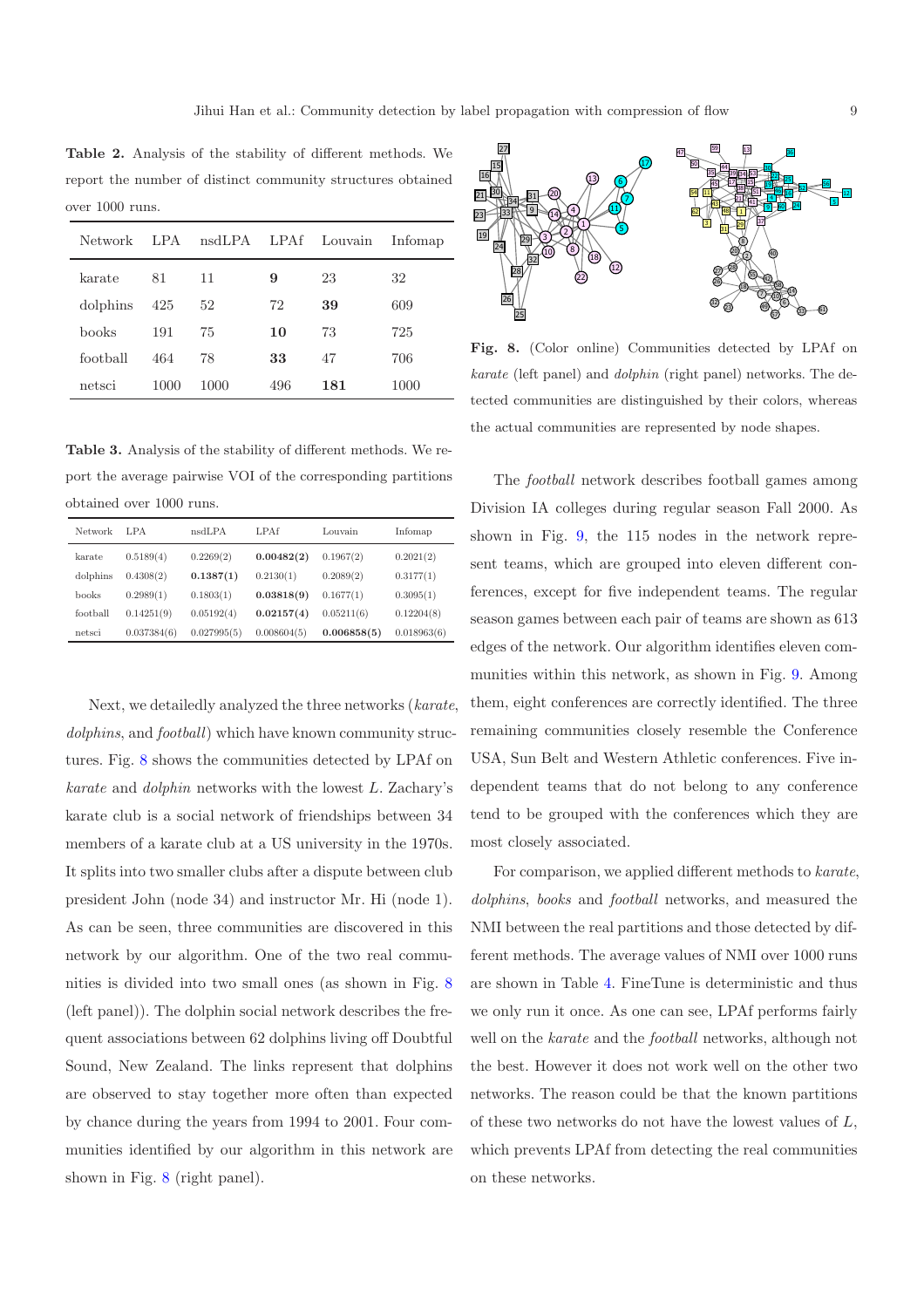

<span id="page-9-0"></span>Fig. 9. (Color online) The football network with each node representing a NCAA team, and each edge denoting a game played in 2000 between two teams they co-join. Colors represent the communities detected by LPAf. The 12 NCAA conferences are grouped into circles.

<span id="page-9-1"></span>Table 4. Average NMI between the real communities and those identified by the algorithms. Results are averages over 1000 different runs.

| Network  | LPA       | nsdLPA    | LPAf      | Infomap   | Louvain   | FineTune |
|----------|-----------|-----------|-----------|-----------|-----------|----------|
| karate   | 0.689(7)  | 0.833(3)  | 0.821(1)  | 0.751(2)  | 0.651(1)  | 0.5925   |
| dolphins | 0.622(3)  | 0.606(1)  | 0.520(1)  | 0.506(1)  | 0.493(1)  | 0.4338   |
| books    | 0.5494(9) | 0.5395(7) | 0.5391(3) | 0.5414(9) | 0.5421(7) | 0.4146   |
| football | 0.8834(9) | 0.9039(3) | 0.9197(3) | 0.8994(6) | 0.8787(5) | 0.9242   |

In Table [5,](#page-9-2) we also reported average modularity Q of the detected partitions for all networks so as to enable a complete comparison. It is not surprising that Louvain method yields the highest values on almost all networks, because it is based on the optimization of modularity. Therefore, for clarity, we show the results of Louvain method in the rightmost column of the table. We also mark the best results of the rest methods in bold type. As one can see, LPAf achieves the best performance among

<span id="page-9-2"></span>Table 5. Average modularity Q of partitions identified by different algorithms. Results are the averages over 1000 different runs. Except the Louvain method, the best values are marked as boldface.

| Network  | True   | LPA       | nsdLPA    | <b>LPAf</b> | Infomap   | FineTune | Louvain    |
|----------|--------|-----------|-----------|-------------|-----------|----------|------------|
| karate   | 0.3718 | 0.344(3)  | 0.3747(2) | 0.4008(1)   | 0.3994(2) | 0.4174   | 0.4154(2)  |
| dolphins | 0.3787 | 0.482(1)  | 0.5239(1) | 0.5216(2)   | 0.5067(5) | 0.4547   | 0.5206(1)  |
| books    | 0.4149 | 0.4959(5) | 0.5183(2) | 0.52641(6)  | 0.5163(2) | 0.4855   | 0.52626(6) |
| football | 0.554  | 0.5893(4) | 0.5673(5) | 0.60052(4)  | 0.5907(2) | 0.6005   | 0.60402(5) |
| netsci   |        | 0.9028(1) | 0.9093(1) | 0.9314(1)   | 0.9313(2) | 0.7641   | 0.95904(2) |
| power    |        | 0.7175(4) | 0.7204(3) | 0.8295(2)   | 0.8297(2) | 0.6036   | 0.93584(7) |
| mat-cond |        | 0.7167(3) | 0.7270(2) | 0.7695(1)   | 0.7758(2) | $\theta$ | 0.8479(1)  |

<span id="page-9-3"></span>Table 6. Average modularity density  $Q_{ds}$  of partitions identified by different algorithms. Results are the averages over 1000 different runs. Except the FineTune method, the best values are marked as boldface.

| Network  | True   | LPA       | nsdLPA    | LPAf      | Infomap   | Louvain    | <b>FineTune</b> |
|----------|--------|-----------|-----------|-----------|-----------|------------|-----------------|
| karate   | 0.1823 | 0.197(2)  | 0.1849(7) | 0.2168(1) | 0.2164(8) | 0.2284(3)  | 0.231           |
| dolphins | 0.1362 | 0.184(2)  | 0.1967(7) | 0.2060(5) | 0.196(1)  | 0.2009(9)  | 0.264           |
| books    | 0.1267 | 0.174(1)  | 0.1952(7) | 0.1986(3) | 0.193(1)  | 0.1972(4)  | 0.2506          |
| football | 0.4281 | 0.432(3)  | 0.465(2)  | 0.482(2)  | 0.457(2)  | 0.437(2)   | 0.4909          |
| netsci   |        | 0.6417(6) | 0.6409(4) | 0.6136(4) | 0.6093(5) | 0.5029(3)  | 0.4866          |
| power    |        | 0.2309(3) | 0.2339(3) | 0.1527(2) | 0.1462(2) | 0.02067(7) | 0.3106          |
| mat-cond |        | 0.3036(3) | 0.2979(3) | 0.2526(1) | 0.2401(2) | 0.07047(9) | 0.0003          |

those methods which do not directly optimize modularity in most cases.

In Table [6,](#page-9-3) we presented average modularity density  $Q_{ds}$  of partitions detected by different methods. FineTune is based on the optimization of modularity density. Therefore, we show the results of FineTune in the last column of the table and highlight the best results of the rest methods in bold type. As one can see, LPAf performs quite well in terms of  $Q_{ds}$  in most cases.

In Table [7,](#page-10-0) we compared different methods in terms of L. L-values of the true partitions are presented as references. As seen, LPAf achieves the best performance in most cases. It should be pointed out that the true partitions do not possess the global minimum of  $L$ . LPAf always obtains a lower  $L$  than that of the true partition in some networks. This explains why LPAf cannot detect the real communities correctly on these networks.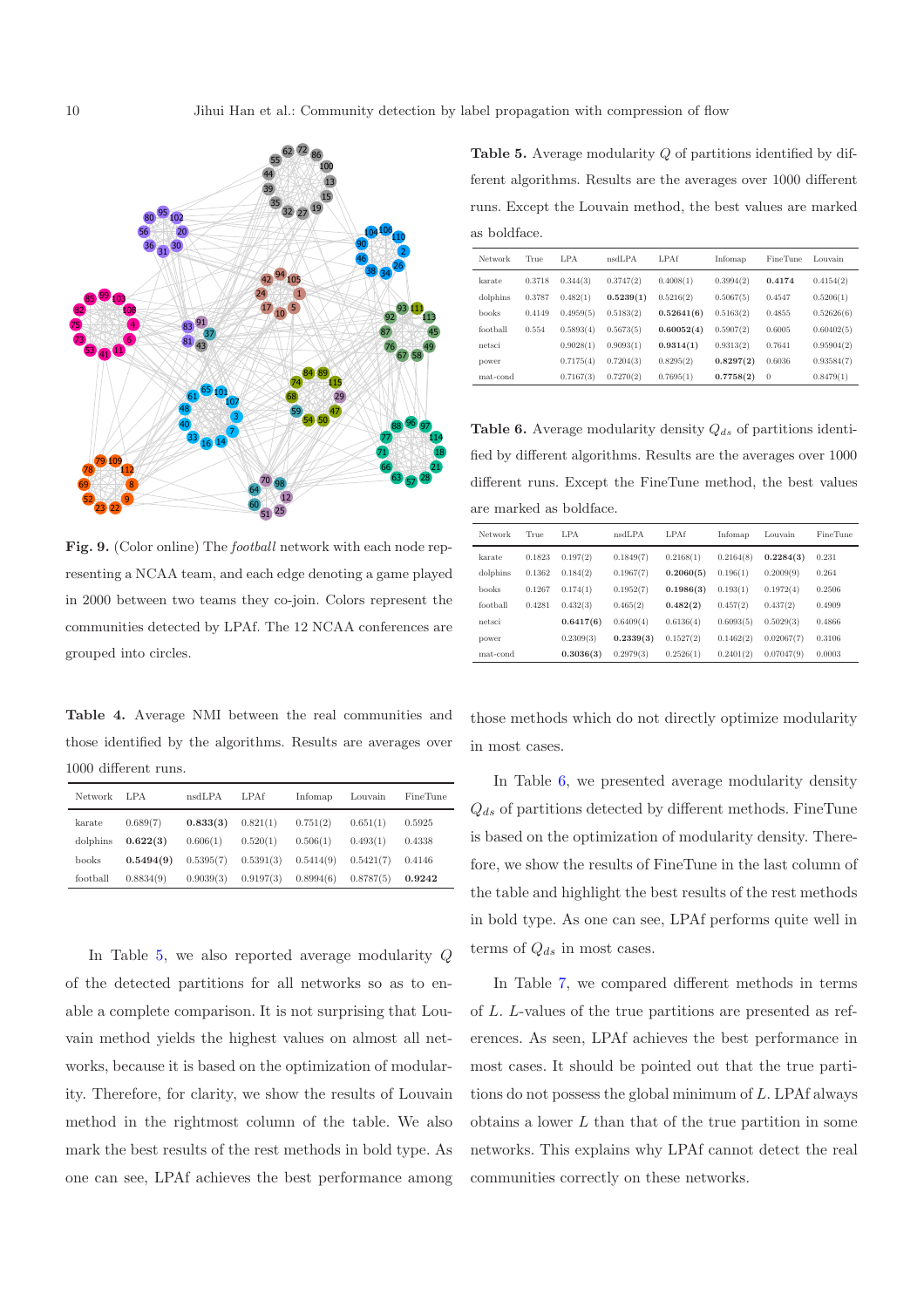<span id="page-10-0"></span>Table 7. Average description length L of partitions identified by different algorithms. Results are the averages over 1000 different runs.

| Network  | True   | LPA      | nsdLPA    | LPAf      | Infomap   | Louvain   | <b>FineTune</b> |
|----------|--------|----------|-----------|-----------|-----------|-----------|-----------------|
| karate   | 4.3408 | 4.392    | 4.3483    | 4.2996(4) | 4.319(1)  | 4.418(1)  | 4.4018          |
| dolphins | 5.0786 | 5.068    | 4.9982(9) | 5.099(1)  | 5.159(2)  | 5.095(1)  | 5.7197          |
| books    | 6.0373 | 5.658(2) | 5.618(2)  | 5.5875(7) | 5.653(2)  | 5.603(1)  | 6.1893          |
| football | 6.3784 | 6.091(3) | 6.311(4)  | 6.0503(3) | 6.104(2)  | 5.9811(4) | 6.055           |
| netsci   |        | 4.135(1) | 4.061(1)  | 3.7949(4) | 3.8142(7) | 3.9716(5) | 6.7201          |
| power    |        | 8.467(1) | 8.417(1)  | 6.8032(6) | 6.8549(6) | 7.348(1)  | 10.4736         |
| mat-cond |        | 9.419(4) | 9.239(3)  | 8.497(1)  | 8.608(2)  | 9.125(2)  | 13.4179         |

Lastly, we further analyzed the two larger networks, *power* and *mat-cond*. For simplicity, we only compared LPA and LPAf. We ran each method 100 times and analyze the conductances of the detected communities at various scales. The results are given in the form of NCP plots, as shown in Fig. [10.](#page-10-1) NCP plots evaluate the quality of the best community (in terms of conductance) as a function of its size. Previous studies show that many kinds of real-world networks exhibit a common characteristic structure of NCP plots, i.e., initial decreasing and subsequent increasing trend [\[34](#page-13-13)].

In the case of *power* network, LPAf detects communities on a much boarder scale with significant lower conductances, including also larger communities with around 80 nodes. On the *mat-cond* network, both LPAf and LPA find the best communities at the same scale (i.e, at around 15 nodes), while the conductances of LPAf are sightly lower than that of LPA. Note that LPA reveals a number of larger communities with significant high conductances in both networks (i.e., blue circles in the top right part of the top two plots of Fig. [10\)](#page-10-1), which could be that many tie-breaks encountered in the label propagation process contributes to the formation of some large communities with high conductances.

#### 3.3 Time complexity

Given a network with n nodes and  $m$  edges, let  $k$  be the maximum degree of nodes in this network. The time com-



<span id="page-10-1"></span>Fig. 10. (Color online) Comparison of LPAf and LPA on power and mat-cond networks. The conductances of individual communities (top panel), and the minimum conductances (bottom panel) at different scales are presented. Results were obtained over 100 runs.

plexity of each step of LPAf is roughly estimated as follows:

- 1. *Initialization* takes time of  $O(n)$ . Assigning a unique label to each node takes time of  $O(n)$ .
- 2. *Label propagation* takes time at most  $O(nk)$ . For each node, it iterates through at most  $k$  neighbors, thus, the upper bound of cost time of this step is  $O(nk)$ .
- 3. *Merging communities* takes time at most  $O(m \log n)$ . Merging pairs of communities using MSG requires a time of  $O(m \log n)$  in the worst case (see Ref. [\[29](#page-13-8)] for detailed analysis).

Steps 2 and 3 are repeated, so the time per iteration is  $O(kn + m \log n)$ . Consequently, the time complexity of LPAf is roughly  $O(kn + m \log n)$ .

To evaluate the efficiency of LPAf, we have run LPA, nsdLPA, LPAf, Infomap and Louvain method on LFR networks with different sizes. Due to the high time complexity, FineTune is not considered in the benchmark situation. We repeated each experiment 30 times and reported the average running times. As shown in Fig. [11,](#page-11-1) the time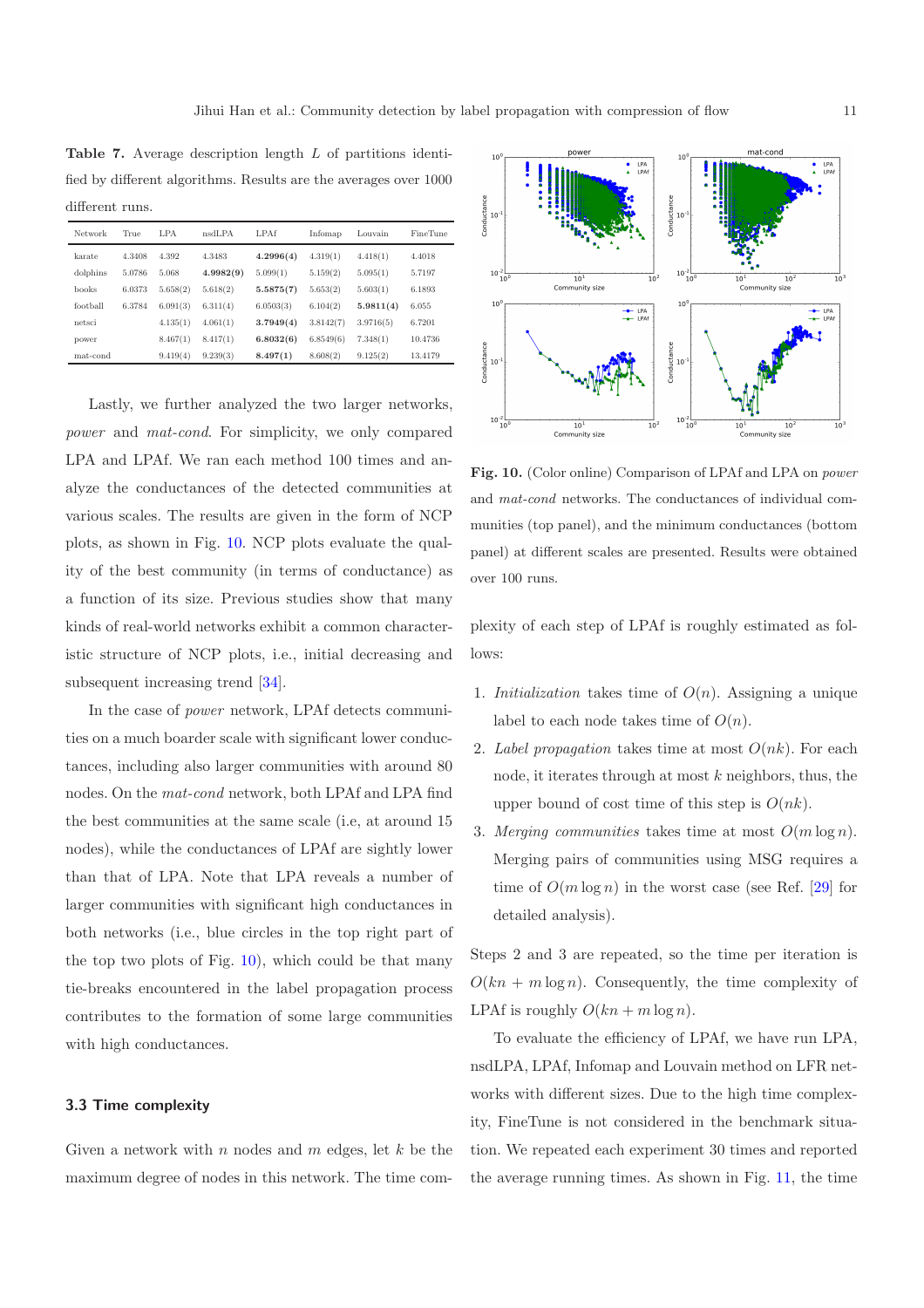

<span id="page-11-1"></span>Fig. 11. (Color online) Comparison of running time for different algorithms on LFR networks with various sizes. Each data point is averaged over 30 different runs. The parameters of LFR networks are: the average degree is 20, the maximum degree is 50, the mixing parameter  $\mu = 0.4$  and the range of community sizes  $C = [20, 100]$ .

complexity of LPA and nsdLPA is quite lower compared to the rest three methods. Still, all methods exhibit near linear time complexity and can be easily scaled to larger networks.

# <span id="page-11-0"></span>4 Conclusion

In this paper, we propose a modified label propagation algorithm (LPAf) to detect community structures in networks. In this algorithm, we introduce a new update rule which updates the label of a node by compressing a description of probability flow. Besides, by employing a multistep greedy agglomerative algorithm, we merge pairs of communities so as to escape local minima in L-space. Furthermore, an incomplete update condition is adopted to accelerate the convergence.

We test the proposed algorithm on both synthetic and real-world networks, and compare its performance with that of the other five widely used methods in terms of *modularity*, *modularity density*, NMI, VOI and *conductance*. Firstly, we find that LPAf performs very well on

synthetic networks. In contrast to the Louvain method, LPAf is able to detect small communities in large networks. Secondly, we find that, LPAf detects communities which have lower conductances than that of LPA; by minimizing L, LPAf may fail to detect the real community structure which does not have the lowest  $L$ ; LPAf is generally more stable than LPA. Finally, we analyze the time complexity of LPAf and find that it depends linearly on the network size in sparse networks.

In the future work, we intend to test our algorithm on weighted and directed networks. We also plan to extend our approach to overlapping community detection by allowing each node possess multi-labels.

# Acknowledgements

This work was in part supported by the Program of Introducing Talents of Discipline to Universities under grant no. B08033, and National Natural Science Foundation of China (Grant No. 11505071).

## Author contribution statement

J.H. designed the algorithm, implemented the experiments, and prepared all the figures. J.H., L.Z. and Z.S. analyzed the results. All authors wrote, reviewed and approved the manuscript.

# Appendix A: The change of average description length when a node moves from one community to another

From Eq. [\(4\)](#page-2-5), for undirected and unweighted networks, the change of average description length when a node  $\alpha$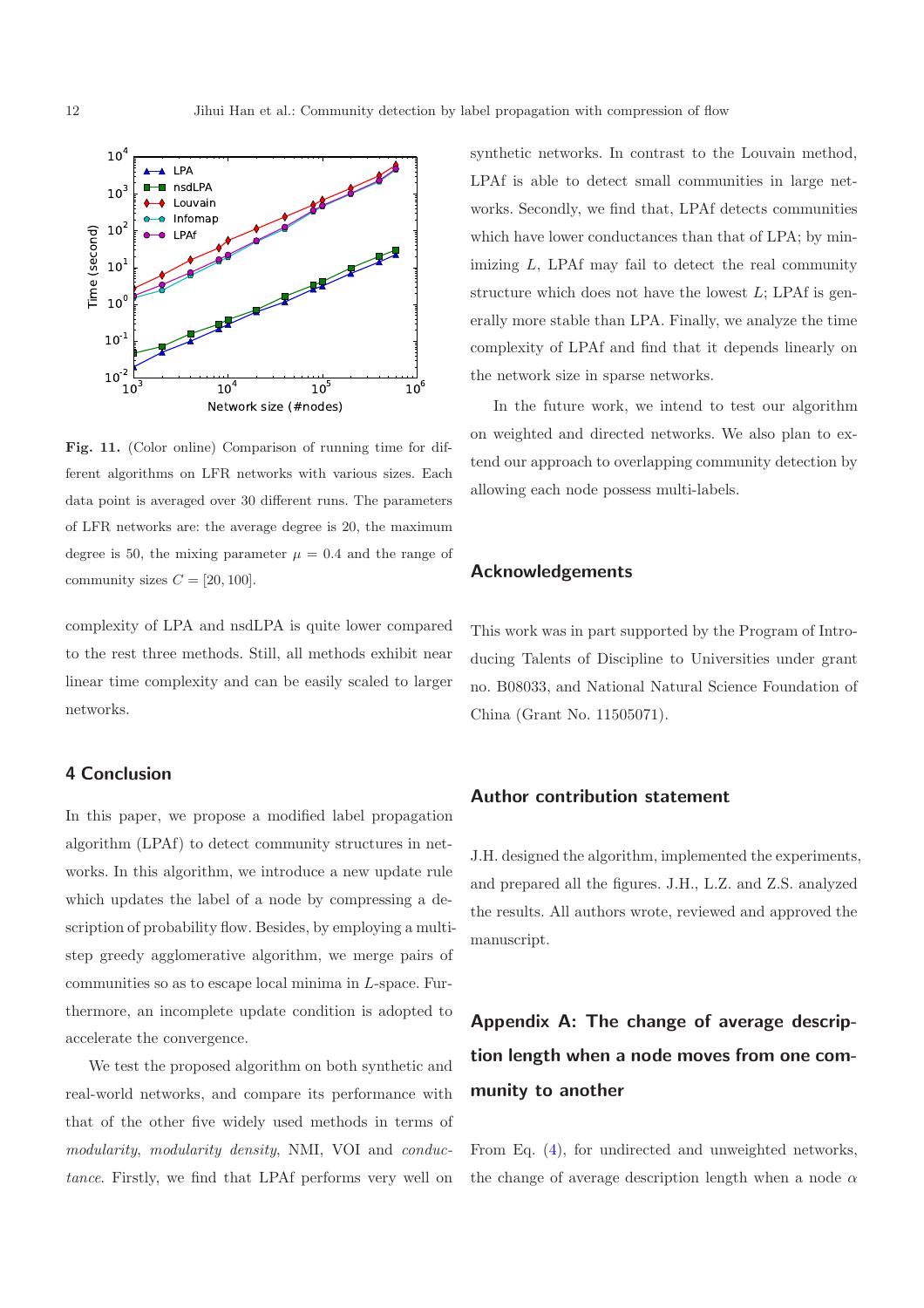updates its label from  $i$  to  $j$  is given by,

$$
\Delta L(\alpha, i, j) = (q_{\curvearrowright} + \delta q_{\curvearrowright}) \log (q_{\curvearrowright} + \delta q_{\curvearrowright}) - q_{\curvearrowright} \log (q_{\curvearrowright})
$$
  
\n
$$
- 2 [(q_{i\curvearrowright} + \delta q_{i\curvearrowright}) \log (q_{i\curvearrowright} + \delta q_{i\curvearrowright}) - q_{i\curvearrowright} \log (q_{i\curvearrowleft})]
$$
  
\n
$$
- 2 [(q_{j\curvearrowright} + \delta q_{j\curvearrowright}) \log (q_{j\curvearrowright} + \delta q_{j\curvearrowright}) - q_{j\curvearrowright} \log (q_{j\curvearrowleft})]
$$
  
\n
$$
+ (p_{i\circlearrowright} + \delta p_{i\circlearrowright}) \log (p_{i\circlearrowright} + \delta p_{j\circlearrowright}) - p_{j\circlearrowright} \log (p_{j\circlearrowright})
$$
  
\n
$$
+ (p_{j\circlearrowright} + \delta p_{j\circlearrowright}) \log (p_{j\circlearrowright} + \delta p_{j\circlearrowright}) - p_{j\circlearrowright} \log (p_{j\circlearrowright})
$$

with

$$
\delta q_{\curvearrowright} = \delta q_{i\curvearrowright} + \delta q_{j\curvearrowright},
$$
  
\n
$$
\delta p_{i\circlearrowright} = \delta q_{i\curvearrowright} - p_{\alpha},
$$
  
\n
$$
\delta p_{j\circlearrowright} = \delta q_{j\curvearrowright} + p_{\alpha},
$$
  
\n
$$
\delta q_{i\curvearrowright} = \sum_{\beta \in \partial \alpha \cap V_i} \frac{1}{2m} - \sum_{\beta \in \partial \alpha \setminus V_i} \frac{1}{2m},
$$
  
\n
$$
\delta q_{j\curvearrowright} = \sum_{\beta \in \partial \alpha \setminus V_j} \frac{1}{2m} - \sum_{\beta \in \partial \alpha \cap V_j} \frac{1}{2m},
$$

where  $m$  is the total number of edges of the network,  $V_i$ and  $V_i$  are the nodes in community i and j respectively, and  $\partial \alpha$  is the neighbors of  $\alpha$ . Extension to directed and weighted networks is straightforward.

#### References

- <span id="page-12-0"></span>1. M.E.J. Newman, Proceedings of the National Academy of Sciences of the United States of America 98, 404 (2001), 0007214
- <span id="page-12-1"></span>2. J. Scott, *Social Network Analysis: A Handbook*, Vol. 3 (2000), ISBN 0761963391, http://www.amazon.com/dp/0761963391
- <span id="page-12-2"></span>3. D.A. Fell, A. Wagner, Nat Biotech 18, 1121 (2000)
- <span id="page-12-3"></span>4. S. Fortunato, Physics Reports 486, 75 (2010)
- <span id="page-12-4"></span>5. M.E.J. Newman, M. Girvan, Phys. Rev. E 69, 026113 (2004)
- <span id="page-12-5"></span>6. M.E.J. Newman, Phys. Rev. E 74, 036104 (2006)
- <span id="page-12-6"></span>7. S. White, P. Smyth, *A Spectral Clustering Approach To Finding Communities in Graph.*, in *SDM* (2005), citeseer.ist.psu.edu/734075.html
- <span id="page-12-7"></span>8. J. Reichardt, S. Bornholdt, Phys. Rev. Lett. 93, 218701 (2004)
- 9. S.W. Son, H. Jeong, J.D. Noh, The European Physical Journal B - Condensed Matter and Complex Systems 50, 431 (2006)
- <span id="page-12-8"></span>10. J.M. Kumpula, J. Saramki, K. Kaski, J. Kertsz, The European Physical Journal B 56, 41 (2007)
- <span id="page-12-9"></span>11. H. Zhou, R. Lipowsky, in *Computational Science - ICCS 2004*, edited by M. Bubak, G. van Albada, P. Sloot, J. Dongarra (Springer Berlin Heidelberg, 2004), Vol. 3038 of *Lecture Notes in Computer Science*, pp. 1062–1069, ISBN 978-3-540-22116-6, http://dx.doi.org/10.1007/978-3-540-24688-6 137
- 12. P. Pons, M. Latapy, in *Computer and Information Sciences - ISCIS 2005*, edited by p. Yolum, T. Gngr, F. Grgen, C. zturan (Springer Berlin Heidelberg, 2005), Vol. 3733 of *Lecture Notes in Computer Science*, pp. 284–293, ISBN 978-3-540-29414-6, http://dx.doi.org/10.1007/11569596 31
- <span id="page-12-10"></span>13. Ochab, J.K., Burda, Z., Eur. Phys. J. Special Topics 216, 73 (2013)
- <span id="page-12-11"></span>14. V.D. Blondel, J.L. Guillaume, R. Lambiotte, E. Lefebvre, Journal of Statistical Mechanics: Theory and Experiment 2008, P10008 (2008)
- 15. Barber, Michael J., Eur. Phys. J. B 86, 385 (2013)
- 16. Waltman, Ludo, Jan van Eck, Nees, Eur. Phys. J. B 86, 471 (2013)
- <span id="page-12-12"></span>17. Xiang, J., Hu, X.G., Zhang, X.Y., Fan, J.F., Zeng, X.L., Fu, G.Y., Deng, K., Hu, K., Eur. Phys. J. B 85, 352 (2012)
- <span id="page-12-13"></span>18. M.E.J. Newman, E.A. Leicht, Proceedings of the National Academy of Sciences 104, 9564 (2007), http://www.pnas.org/content/104/23/9564.full.pdf
- 19. M. Mungan, J.J. Ramasco, Journal of Statistical Mechanics: Theory and Experiment 2010, P04028 (2010)
- 20. W. Ren, G. Yan, X. Liao, L. Xiao, Phys. Rev. E 79, 036111 (2009)